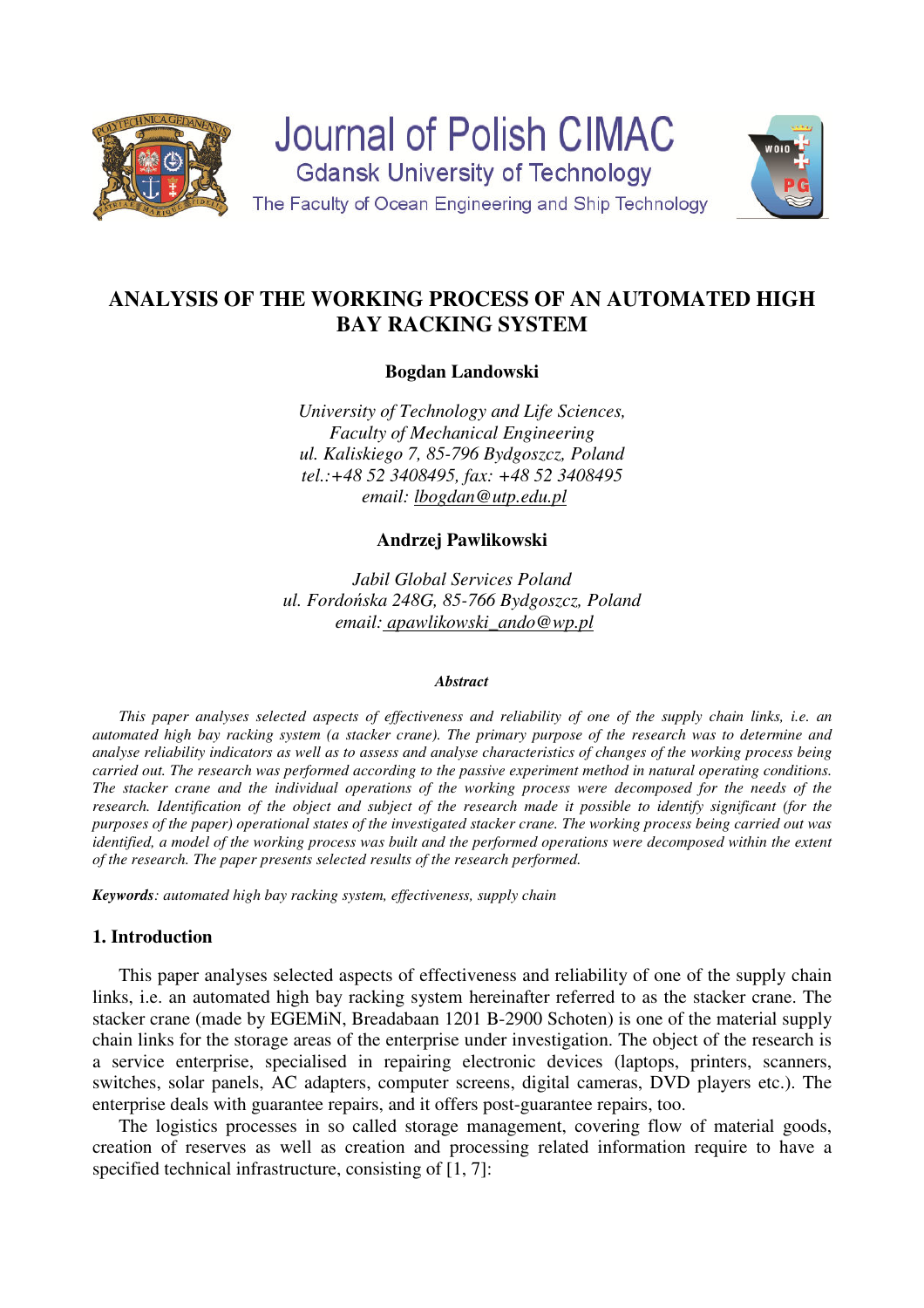- storage structures,
- on-site handling equipment (to transport cargo and manipulate the cargo),
- storage equipment,
- product packaging,
- computation and information technology devices as well as appropriate software.

Short series of products (i.e. laptops, screens), variety of models (about two thousand models), extensive variety of components (about six thousand) with simultaneous necessity to reduce stocks make the enterprise to use automated storage systems. The necessity to optimise personal costs (salary) and storage costs (rate of return of  $1 \text{ m}^2$  of the warehouse) make it necessary to apply automated distribution of material, picking and packing orders.

According to the data presented by SSI SCHAFER [9] the cost of storing materials in a warehouse may reach about 40% of the total storage costs. Shortening the time to move the materials according to the principle "a product to an employee" increases productivity. Automated storage equipment may be a crucial element in the cost optimised logistics chain. This equipment is used, among other things, in the logistics subsystems in which short access time to the material being stored is required. The primary tasks of such a warehouse is to receive materials from a supplier, periodic storage, and then successive deliveries of them to satisfy the needs of the service part of the enterprise.

The primary goal was to determine and analyse selected reliability indicators as well as to assess and analyse characteristics of changes of the working process being carried out.

The stacker crane and the individual operations of the working process being carried out were decomposed for the needs of the research. The analysis of the space of the operational states of the stacker crane and the analysed working process made it possible to identify the significant (for the purposes of the paper) operational states of the investigated stacker crane.

The next stage was to perform operational investigations of the stacker crane. The obtained source data concerning the states and operational events were entered into a computer system. The statistical analysis as well as the necessary calculations and data processing were performed by applying the MS Excel programme. The paper presents selected results of the research, calculations and analyses.

#### **2. Research object**

The research object is an electronic sector enterprise which provides comprehensive design, production and services for various industrial sectors. The primary place of business of the analysed enterprise is located in St. Petersburg, Florida, USA.

The analysed division of the enterprise employs some 650 people now. The area of the facility is about 21,500 square meters, divided into halls designated as A, B, C, D. Each of them is equipped with an incoming warehouse, a service hall, an outgoing warehouse. Logistics solutions:

- 1. Automated warehouse of components for all the projects.
- 2. Separated incoming warehouse and outgoing warehouse (finished goods) for the specific project.
- 3. Access to the warehouses through loading docks.
- 4. Global storage programme Xelus Parts Planning (planning the components for 1 to 3 months; preparing the stock of components for new models with appropriate advance).
- 5. Advanced IT system, integrated service, storage and accounting programme enables to check the repair status in real time via WWW site.
- 6. Global agreement with the courier company UPS, DHL:
	- a) all the parcels are insured,
	- b) simplified complaint procedure,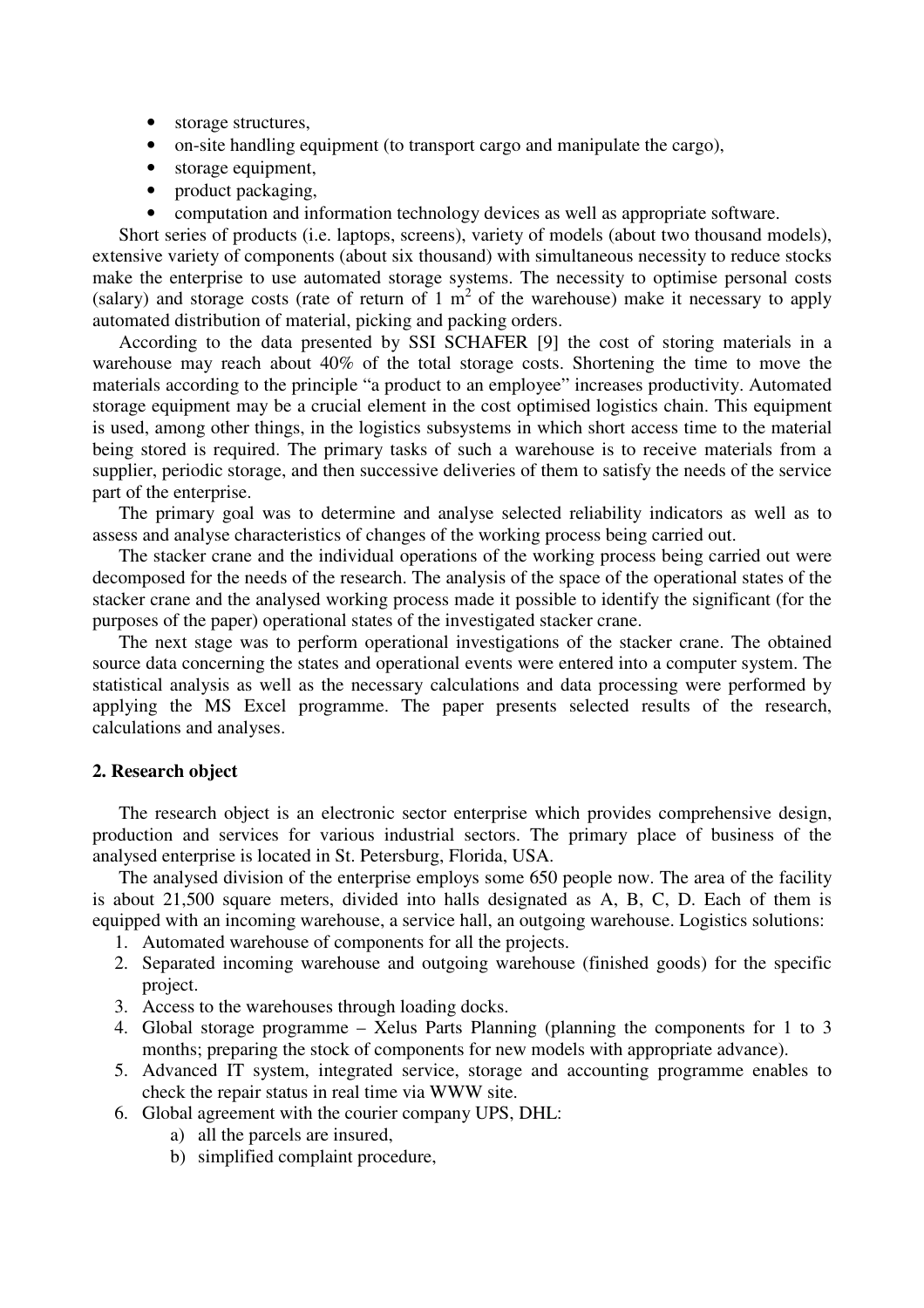- c) fixed time of deliveries of parcels to the division: at 8:00 a.m., collection of parcels at 8:00 p.m. (road transport / air transport),
- d) guaranteed time of delivering parcels, at the latest within 24 hours.

The investigated stacker crane is an automatically controlled, single aisle rail guided stacker crane, intended to store small components.

A typical rail guided stacker crane is made of the following parts:

- a beam connected with the traction assembly to move the stacker crane along the racks and power rail fixed to the warehouse flooring,
- a post connected with the traction beam and equipped with the parts fixing it to the rack structure in its upper part,
- trolley moving vertically with a catch (tray) for cargo (container),
- electric driving and controlling system.

The stacker crane (Fig. 1, Fig. 2) consists of a working aisle in which a single-mast trolley moves guided by steel rails, and on both side of the aisle racks are installed. The order picking and packing as well as the container handling area, equipped with conveyors, is positioned at the beginning of the racking system. The stacker crane leaves the cargo taken from the rack at this place. Then the conveyor takes a container to the operator (warehouse operative) and after completing the operator's task (for instance taking one item of the order) the container, after scanning the code, is moved back the rack place. The equipment is controlled by the computer programme based on the WMS (Warehouse Management System) which registers location of all the materials in the warehouse, and records them on real time basis.

The structudre of the equipment is designed to handle cardboard boxes, steel trays or containers as cargo carriers. Materials (electronic components) are stored in containers. The stacker crane is equipped with a set of sensors allowing, from the operator's place, to interact with the environment – performance of a transport task. The executive elements are motors: for the  $X$ axis (along the movement aisle), for the Z axis (vertical movement – lifting the tray) and for the Y axis (trolley with the tray – inserting a contained into the racking system). The operator controls, by means of the computer system, the operations "Bring", "Send back"(this operation consists of scanning the tray code and sending the tray back) as well as the operation "Transport" (organizational changes in the warehouse), however picking and packing all the product groups takes place according to the ABC rule (the operator in the electronic register finds an index of the component ordered by a technician).

The basic tasdk of the stacker crane is to receive materials from a supplier, periodic storage, and then successive deliveries of them from the warehouse to satisfy the needs of the service part of the enterprise.



*Fig. 1. View of the stacker crane from the operator's side (own work)*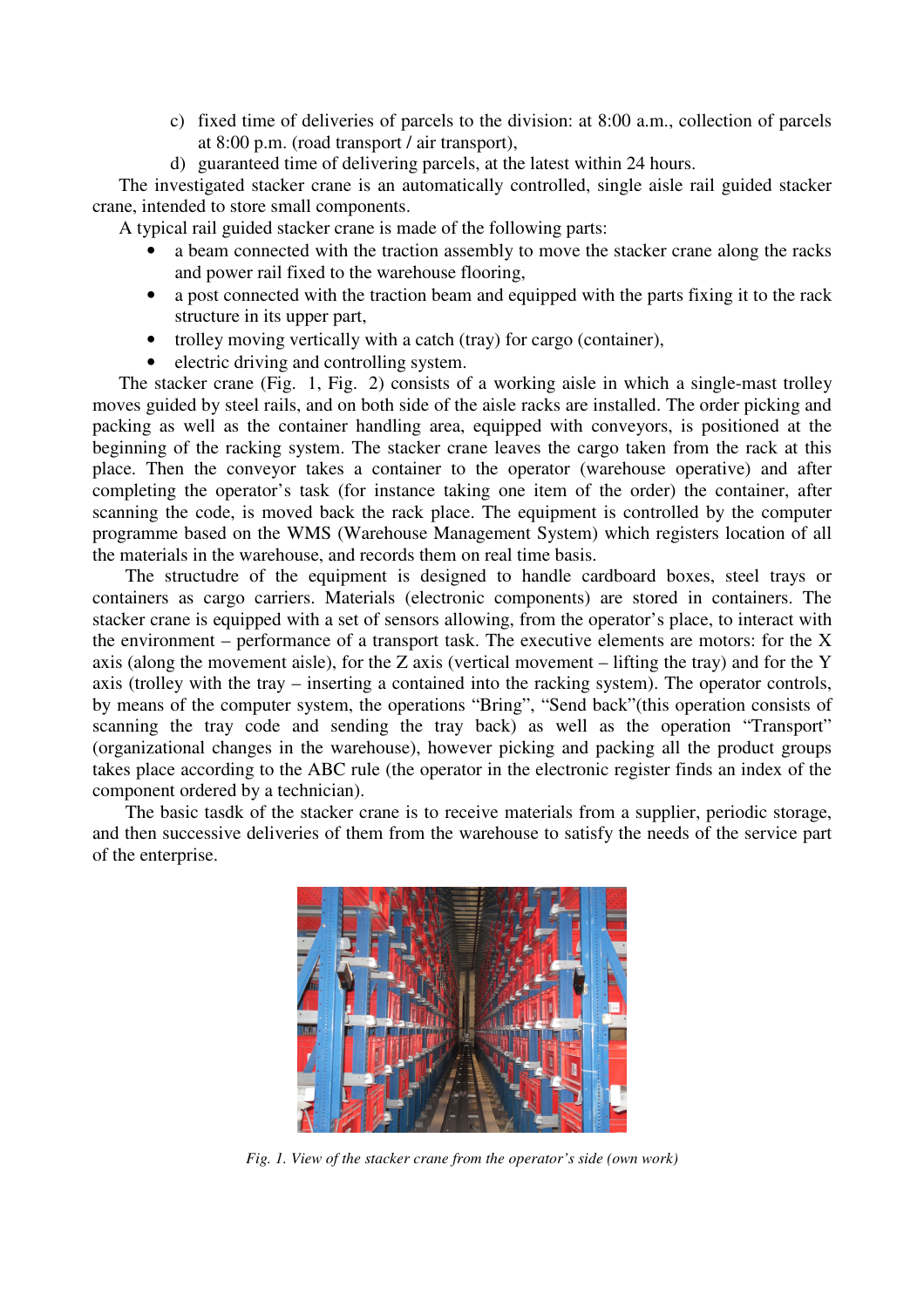

*Fig. 2. View of the telescopic platform (own work)* 

#### **3. Selected research results**

The research was performed according to the passive experiment method in natural operating conditions.

The selected results of the research presented herein refer to 17 selected exemplary so called working days. The working process being carried out was identified, a model of the working process was built and the performed operations were decomposed within the extent of the research. The following operations of the working process were distinguished and analysed:

- Bring (Fig. 3 shows decomposition of the operation),
- Send back including scanning the tray number,
- Transport,
- Reject.

The selected research results presented herein refer mainly to the random variables denoting:

- $\triangleright$  the number of the analysed primary operations and their components,
- $\triangleright$  the duration of the distinguished operational states of the stacker crane.

The sum of all the correct and incorrect operations, within the time interval under investigation, was 11,448, of which wrong operations amounted to 3,978 and represent about 35% of all the operations.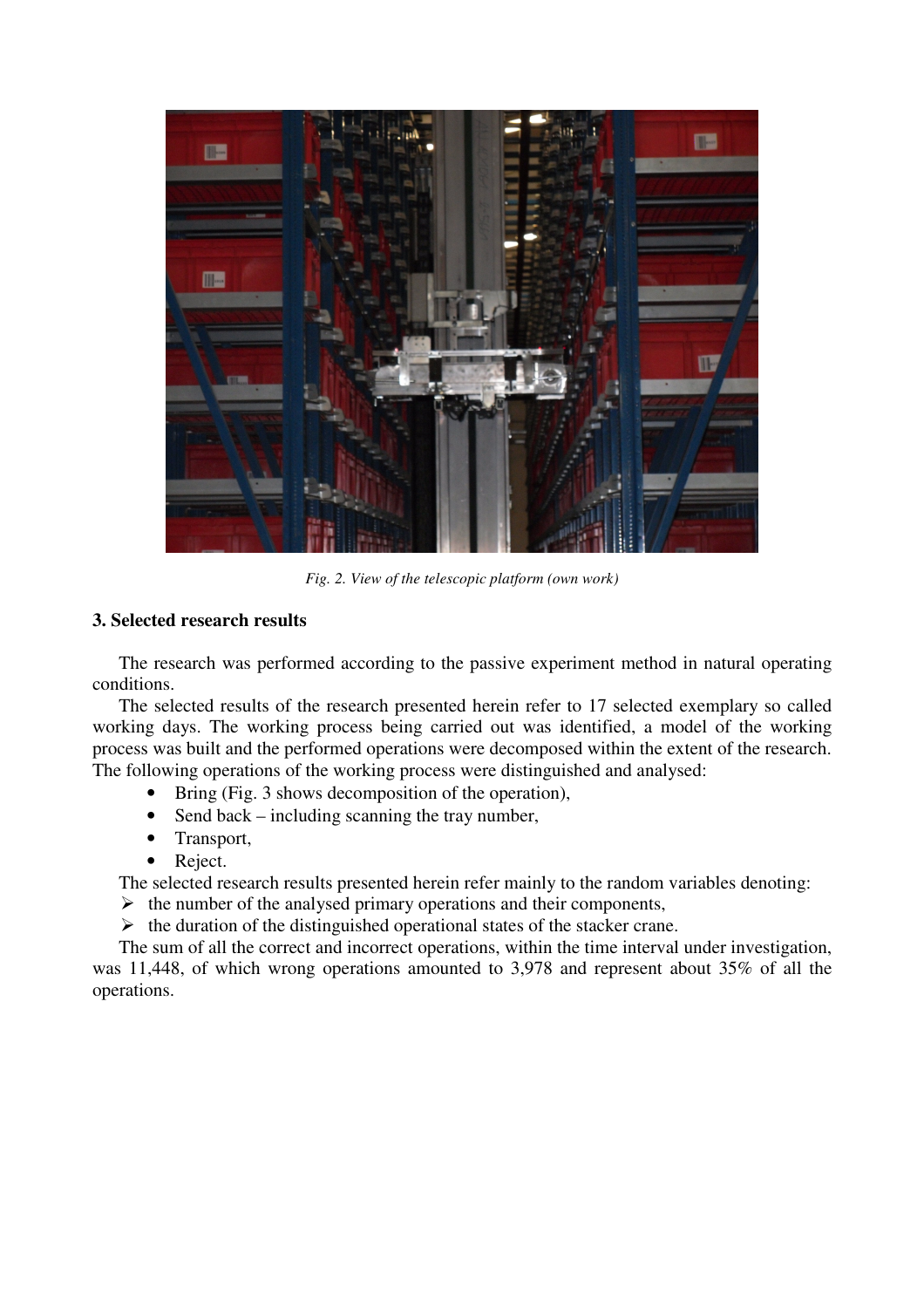

*Fig. 3. Decomposition of the command Bring (own work)* 

The codes and abbreviations used later on in the paper (including the ones in the tables and on the diagrams) stand for:

- B1 error code: Error! Performance of the command Bring,
- B2 error code Error! Coordinates XYZ outside the range,
- B3 error code Error! Number of the tray outside the range,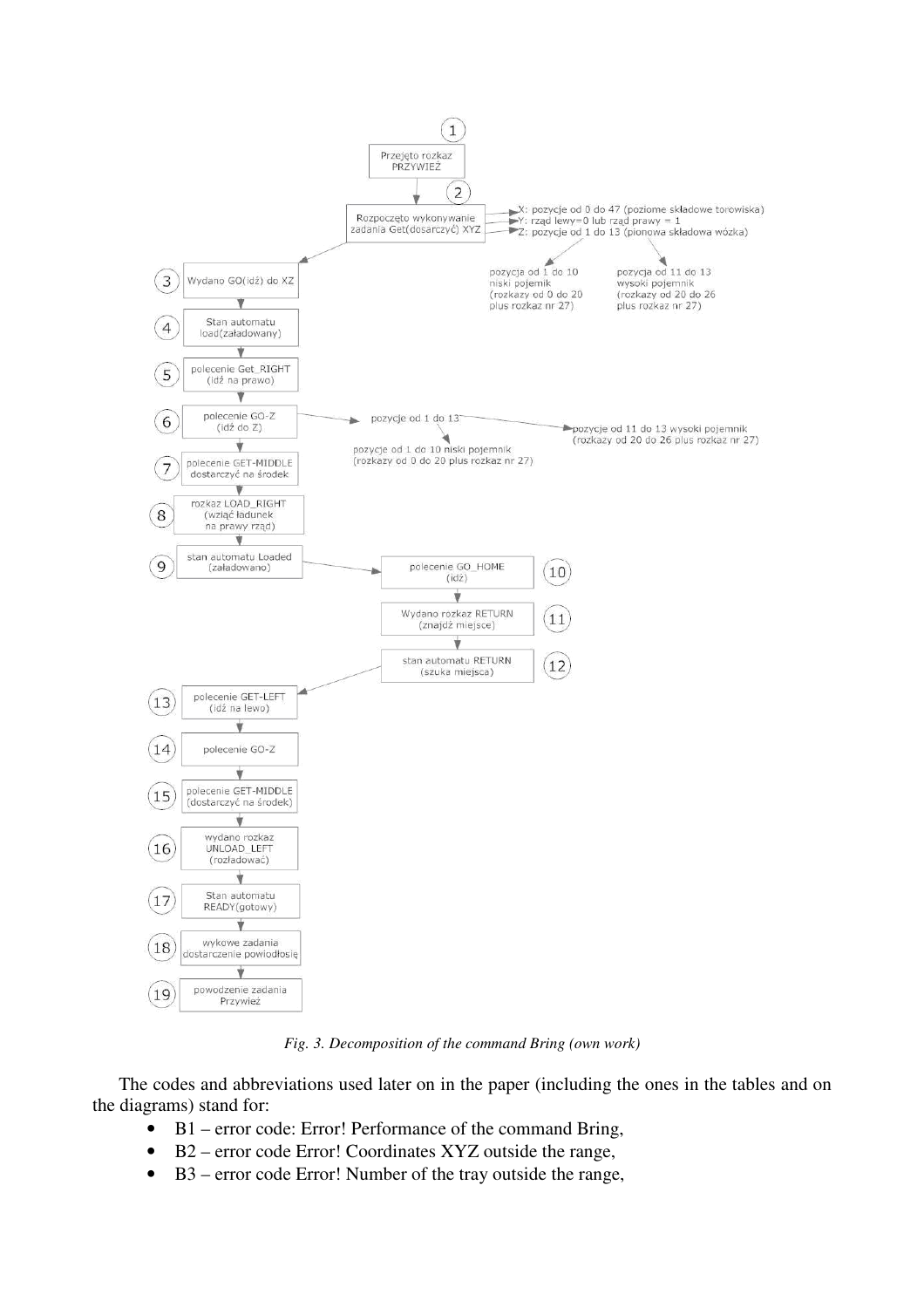- B4 error code Error! Failed to read the file with the shelf base,
- B5 error code Error! Performance of the command MAN,
- B6 error code Error! Performance of the command Send back,
- $O-1$  code of the operator 1,
- $O-2$  code of the operator 2,
- $O-3$  code of the operator 3,
- O-4 code of the operator 4.



*Fig. 4. Number of operations (own work)* 



*Fig. 5. Percentage share of wrong and correct operations in total number of the operations (own work)*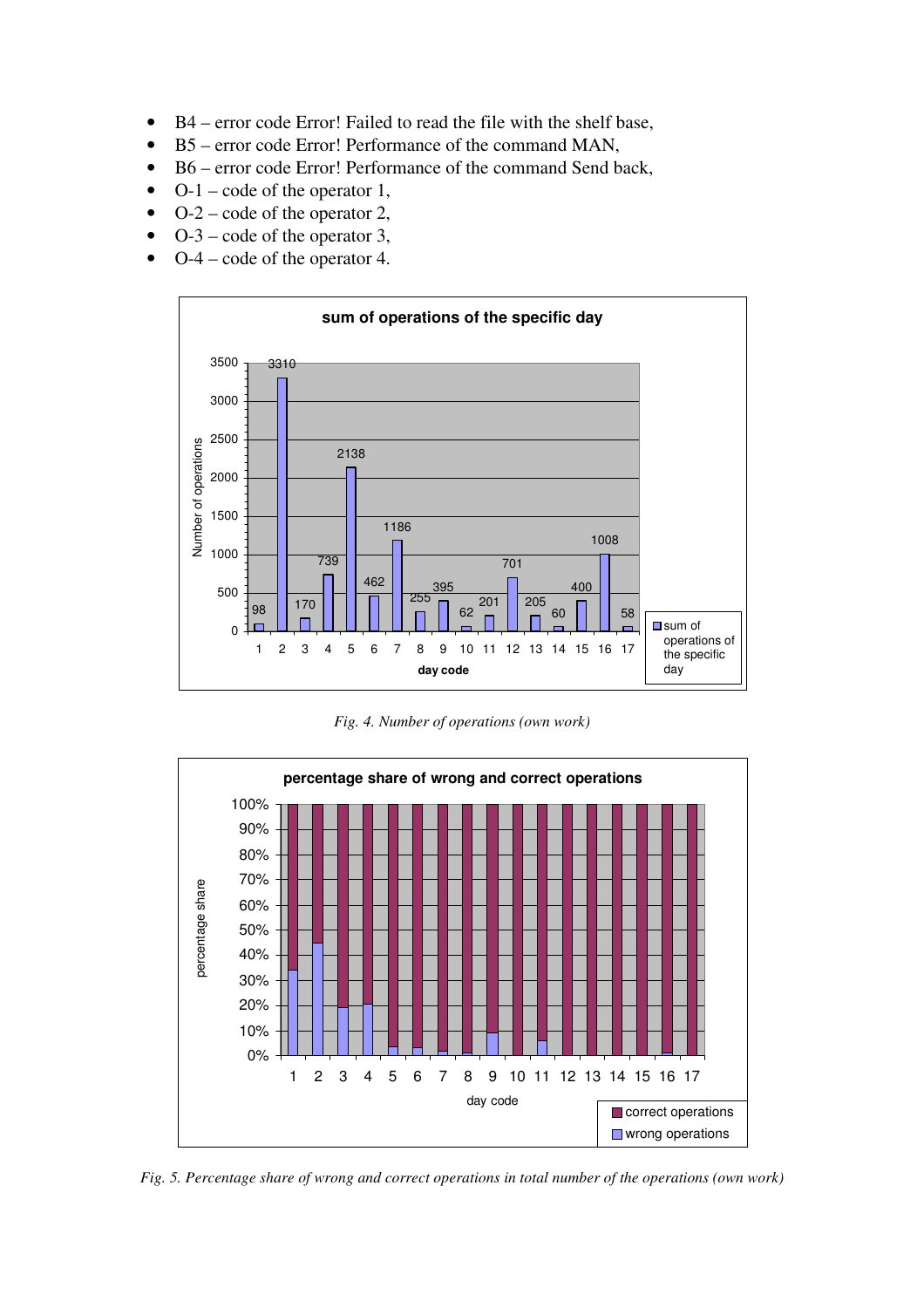The paper presents selected results of the research concerning duration of the analysed operations of the working process and their components later on. The following designations were applied:

- $\triangleright$  T<sub>1</sub> duration of wrong operations (duration of the state S1 operational state, in which the object wrongly performs the working process operations),
- $\triangleright$  T<sub>2</sub> duration of correct operations, (duration of the state S<sub>2</sub> operational state, in which the object correctly performs the working process operations),
- $\triangleright$  T<sub>2/1</sub> duration of the operations correctly performed, designated as "others" starting the controller work, initiation of the object work, changing the server status, ending the controller work (duration of the state  $S_{21}$  – operational state (sub-state of the state  $S_2$ ), in which the object correctly performs the working process operations designated as "others"),
- $\triangleright$   $T_{2/2}$  duration of correctly performed operation Scanning the tray (duration of the state  $S_{22}$  – operational state (sub-state of the state  $S_2$ ), in which the object correctly performs the operation Scanning the tray of the working process),
- $\triangleright$  T<sub>2/3</sub> duration of correctly performed operation Send back (duration of the state S<sub>23</sub> operational state (sub-state of the state  $S_2$ ), in which the object correctly performs the operation Send back of the working process)
- $\triangleright$  T<sub>2/4</sub> duration of correctly performed operation Bring (duration of the state S<sub>24</sub> operational state (sub-state of the state  $S_2$ ), in which the object correctly performs the operation Bring of the working process)
- $\triangleright$  T<sub>2/5</sub> duration of correctly performed operation Transport (duration of the state S<sub>25</sub> operational state (sub-state of the state  $S_2$ ), in which the object correctly performs the operation Transport of the working process)
- $\triangleright$  T<sub>2/6</sub> duration of correctly performed operation Reject (duration of the state S<sub>26</sub> operational state (sub-state of the state  $S_2$ ), in which the object correctly performs the operation Reject of the working process),

where:

$$
T_2 = \sum_{i=1}^{6} T_{2/i} \tag{1}
$$

 $\triangleright$  T<sub>3</sub> – waiting time to perform the task (duration of the state S<sub>3</sub> – operational state, in which the object waits for performance of the task).

Moreover, values of the following indicators were determined:

 $W_1$  – effectiveness indicator:

$$
W_1 = T_2 / (T_2 + T_3)
$$
 (2)

 $W_2$  – readiness indicator:

$$
W_2 = (T_2 + T_3)/(T_1 + T_2 + T_3)
$$
\n(3)

The selected results of the research are presented in the figures from 4 to 6 and in the tables from 1 to 3.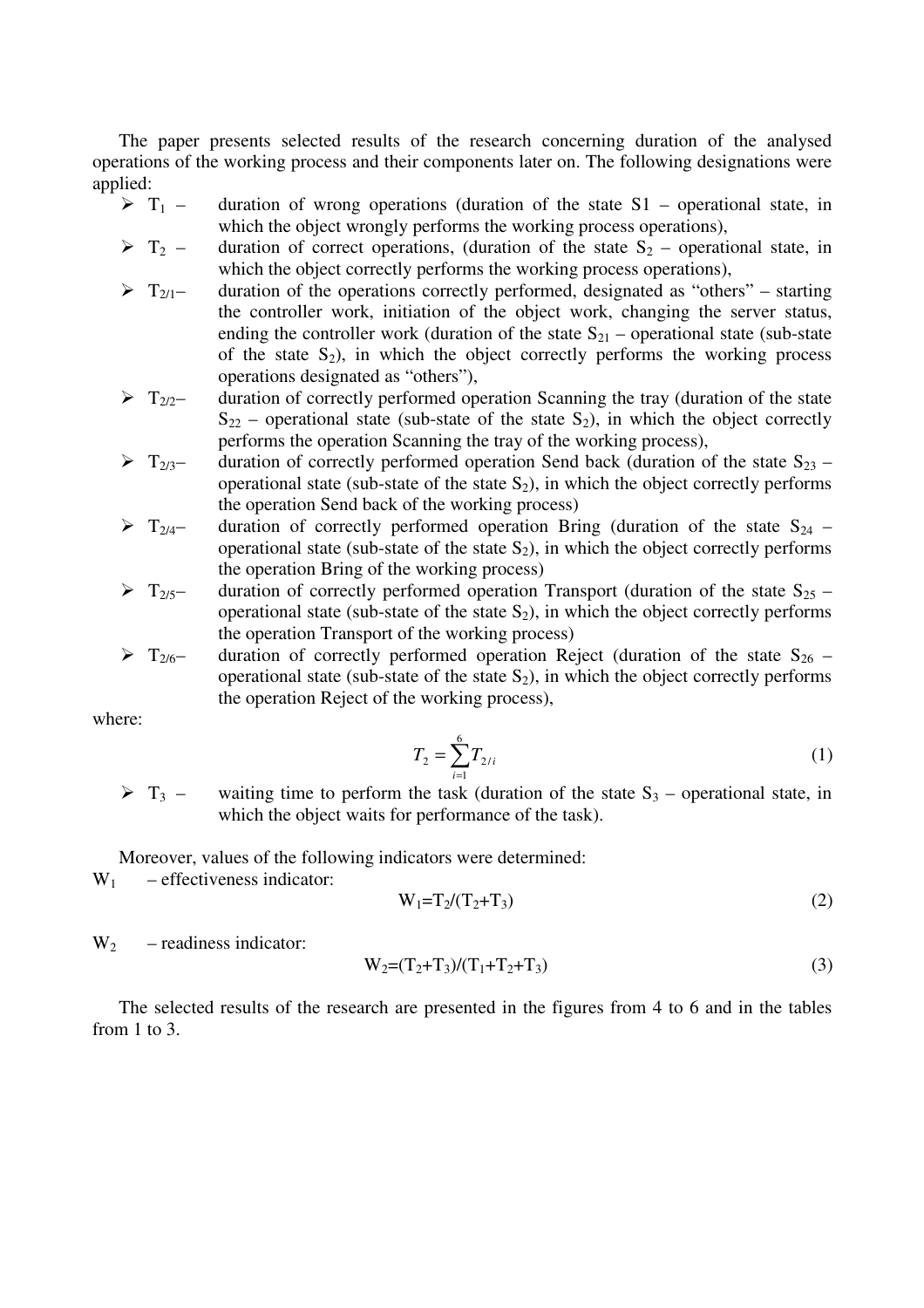| Day code       | <b>State code</b> |       |       |  |  |  |  |  |
|----------------|-------------------|-------|-------|--|--|--|--|--|
|                | S <sub>1</sub>    | $S_2$ | $S_3$ |  |  |  |  |  |
| $\mathbf{1}$   | 0.099             | 0.077 | 0.825 |  |  |  |  |  |
| $\overline{2}$ | 0.077             | 0.232 | 0.691 |  |  |  |  |  |
| 3              | 0.004             | 0.227 | 0.769 |  |  |  |  |  |
| $\overline{4}$ | 0.002             | 0.159 | 0.841 |  |  |  |  |  |
| 5              | 0.021             | 0.680 | 0.299 |  |  |  |  |  |
| 6              | 0.122             | 0.063 | 0.815 |  |  |  |  |  |
| 7              | 0.021             | 0.087 | 0.892 |  |  |  |  |  |
| 8              | 0.000             | 0.046 | 0.954 |  |  |  |  |  |
| 9              | 0.068             | 0.034 | 0.898 |  |  |  |  |  |
| 10             | 0.000             | 0.005 | 0.995 |  |  |  |  |  |
| 11             | 0.005             | 0.076 | 0.919 |  |  |  |  |  |
| 12             | 0.000             | 0.081 | 0.919 |  |  |  |  |  |
| 13             | 0.000             | 0.022 | 0.978 |  |  |  |  |  |
| 14             | 0.000             | 0.005 | 0.995 |  |  |  |  |  |
| 15             | 0.000             | 0.053 | 0.947 |  |  |  |  |  |
| 16             | 0.021             | 0.047 | 0.932 |  |  |  |  |  |
| 17             | 0.000             | 0.991 | 0.009 |  |  |  |  |  |
| Sum            | 0.025             | 0.145 | 0.83  |  |  |  |  |  |

*Tab. 1. Percentage share of duration of the analysed states (own work)* 

|                  | Error code |              |                |                |                |           |                |  |  |
|------------------|------------|--------------|----------------|----------------|----------------|-----------|----------------|--|--|
| Day code         | B1         | B2           | <b>B3</b>      | <b>B4</b>      | B <sub>5</sub> | <b>B6</b> | <b>Sum</b>     |  |  |
| 1                | 34         |              |                |                | 16             |           | 50             |  |  |
| $\overline{2}$   | 709        | 41           | 2156           |                |                |           | 2906           |  |  |
| 3                | 76         |              | 1              | 8              |                |           | 85             |  |  |
| $\overline{4}$   | 372        | $\mathbf{1}$ |                |                |                |           | 373            |  |  |
| 5                | 102        |              | $\overline{4}$ | $\overline{2}$ |                | 48        | 156            |  |  |
| 6                |            |              |                |                | 100            |           | 100            |  |  |
| $\boldsymbol{7}$ | 42         |              |                |                | 9              |           | 51             |  |  |
| 8                |            |              | $\overline{2}$ |                |                |           | $\overline{2}$ |  |  |
| 9                | 35         |              |                |                | 102            | 21        | 158            |  |  |
| 10               |            |              |                |                |                |           |                |  |  |
| 11               | 16         |              |                |                | 35             |           | 51             |  |  |
| 12               |            |              |                |                |                |           |                |  |  |
| 13               |            |              |                |                |                |           |                |  |  |
| 14               |            |              |                |                |                |           |                |  |  |
| 15               |            |              |                |                |                |           |                |  |  |
| 16               | 20         |              |                |                | 26             |           | 46             |  |  |
| 17               |            |              |                |                |                |           |                |  |  |
| <b>Sum</b>       | 1406       | 42           | 2163           | 10             | 288            | 69        | 3978           |  |  |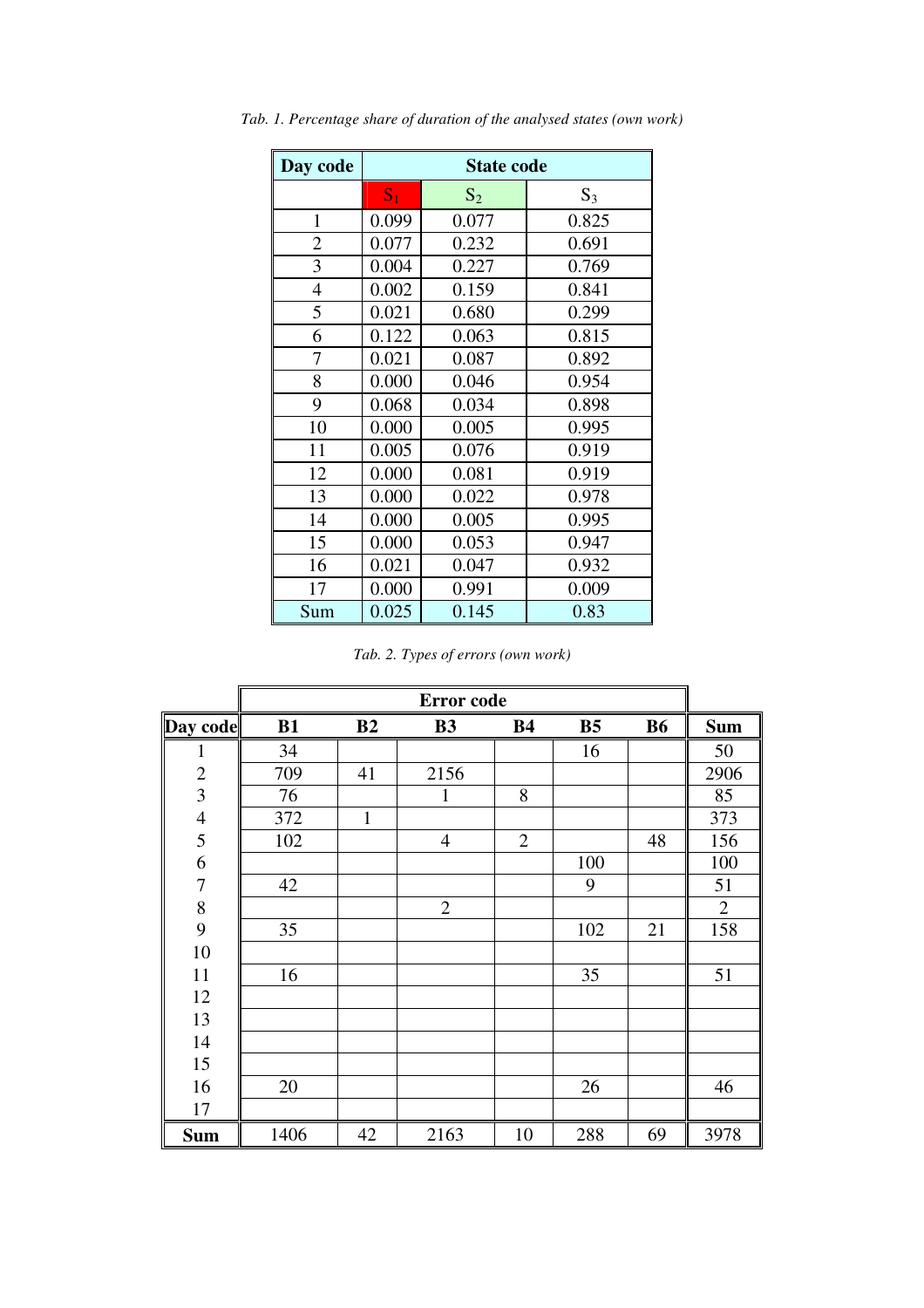| Day<br>code | State code            |                |                |                |                | State code            |          |         |         |         |         |         |
|-------------|-----------------------|----------------|----------------|----------------|----------------|-----------------------|----------|---------|---------|---------|---------|---------|
|             | S <sub>1</sub>        | S <sub>2</sub> | S <sub>3</sub> |                | Indicator      |                       | S2/1     | S2/2    | S2/3    | S2/4    | S2/5    | S2/6    |
|             | Summary duration      |                |                | code           |                | Summary duration      |          |         |         |         |         |         |
|             | T <sub>1</sub>        | T <sub>2</sub> | T <sub>3</sub> | Suma           |                |                       | T2/1     | T2/2    | T2/3    | T2/4    | T2/5    | T2/6    |
|             | hours:minutes:seconds |                |                | W1             | W <sub>2</sub> | hours:minutes:seconds |          |         |         |         |         |         |
|             | 0:07:34               | 0:05:53        | 1:03:12        | 1:16:39 0,09   |                | 0,90                  | 0:05:53  | 0:00:00 | 0:00:00 | 0:00:00 | 0:00:00 | 0:00:00 |
| 2           | 0:36:17               | 1:49:51        | 5:27:08        | 7:53:160,25    |                | 0,92                  | 1:49:51  | 0:00:00 | 0:00:00 | 0:00:00 | 0:00:00 | 0:00:00 |
| 3           | 0:01:16               | 1:20:02        | 4:30:42        | 5:52:00 0,23   |                | 1,00                  | 1:20:02  | 0:00:00 | 0:00:00 | 0:00:00 | 0:00:00 | 0:00:00 |
| 4           | 0:00:59               | 1:13:45        | 6:30:58        | 7:45:420,16    |                | 1,00                  | 1:13:45  | 0:00:00 | 0:00:00 | 0:00:00 | 0:00:00 | 0:00:00 |
| 5           | 0:08:33               | 4:33:08        | 2:00:08        | 6:41:49 0,69   |                | 0,98                  | 3:54:08  | 0:03:32 | 0:17:59 | 0:15:15 | 0:01:21 | 0:00:53 |
| 61          | 0:47:06               | 0:24:27        | 5:14:28        | 6:26:01 0,07   |                | 0,88                  | 0:15:27  | 0:00:44 | 0:03:10 | 0:05:06 | 0:00:00 | 0:00:00 |
| 7           | 0:08:33               | 0:36:14        | 6:10:56        | 6:55:43 0,09   |                | 0,98                  | 0:00:44  | 0:00:38 | 0:02:57 | 0:31:55 | 0:00:00 | 0:00:00 |
| 8           | 0:00:00               | 0:07:34        | 2:35:59        | 2:43:33 0,05   |                | 1,00                  | 0:00:00  | 0:00:11 | 0:00:52 | 0:06:31 | 0:00:00 | 0:00:00 |
| 9           | 0:12:19               | 0:06:14        | 2:43:54        | 3:02:27 0,04   |                | 0,93                  | 0:00:20  | 0:00:24 | 0:02:39 | 0:02:51 | 0:00:00 | 0:00:00 |
| 10          | 0:00:00               | 0:01:47        | 5:25:13        | 5:27:00 0,01   |                | 1,00                  | 0:00:00  | 0:00:05 | 0:00:27 | 0:01:15 | 0:00:00 | 0:00:00 |
| 11          | 0:01:16               | 0:20:00        | 4:01:15        | 4:22:31 0,08   |                | 1,00                  | 0:16:52  | 0:00:27 | 0:00:59 | 0:01:42 | 0:00:00 | 0:00:00 |
| 12          | 0:00:00               | 0:18:06        | 3:24:02        | 3:42:08 0,08   |                | 1,00                  | 0:00:03  | 0:01:26 | 0:07:22 | 0:09:15 | 0:00:00 | 0:00:00 |
| 13          | 0:00:00               | 0:05:19        | 3:55:37        | 4:00:56 0,02   |                | 1,00                  | 0:00:00  | 0:00:25 | 0:02:08 | 0:02:46 | 0:00:00 | 0:00:00 |
| 14          | 0:00:00               | 0:01:44        | 5:43:30        | 5:45:140,01    |                | 1,00                  | 0:00:00  | 0:00:05 | 0:00:29 | 0:01:10 | 0:00:00 | 0:00:00 |
| 15          | 0:00:00               | 0:23:59        | 7:04:59        | 7:28:58 0,05   |                | 1,00                  | 0:06:12  | 0:00:48 | 0:04:53 | 0:12:06 | 0:00:00 | 0:00:00 |
| 16          | 0:13:29               | 0:30:12        | 9:57:15        | 10:40:560,05   |                | 0,98                  | 0:05:42  | 0:02:00 | 0:10:25 | 0:12:05 | 0:00:00 | 0:00:00 |
| 17          | 0:00:00               | 1:13:29        | 0:00:42        | $1:14:11$ 0,99 |                | 1,00                  | 1:12:26  | 0:00:05 | 0:00:25 | 0:00:33 | 0:00:00 | 0:00:00 |
| Sum         | 2:17:22               | 13:11:44       | 75:49:58       | 91:19:04       | $\overline{a}$ | $ -$                  | 10:21:25 | 0:10:50 | 0:54:45 | 1:42:30 | 0:01:21 | 0:00:53 |

*Tab. 3. Values of the selected indicators (own work)* 



*Fig. 6. Number of wrong operations, split into the specific operator (own work)* 

## **4. Summary and final conclusions**

A stacker crane and the working processes being performed in a real operating system were decomposed for the needs of the paper. On the basis of the research it was found that the EGEMiN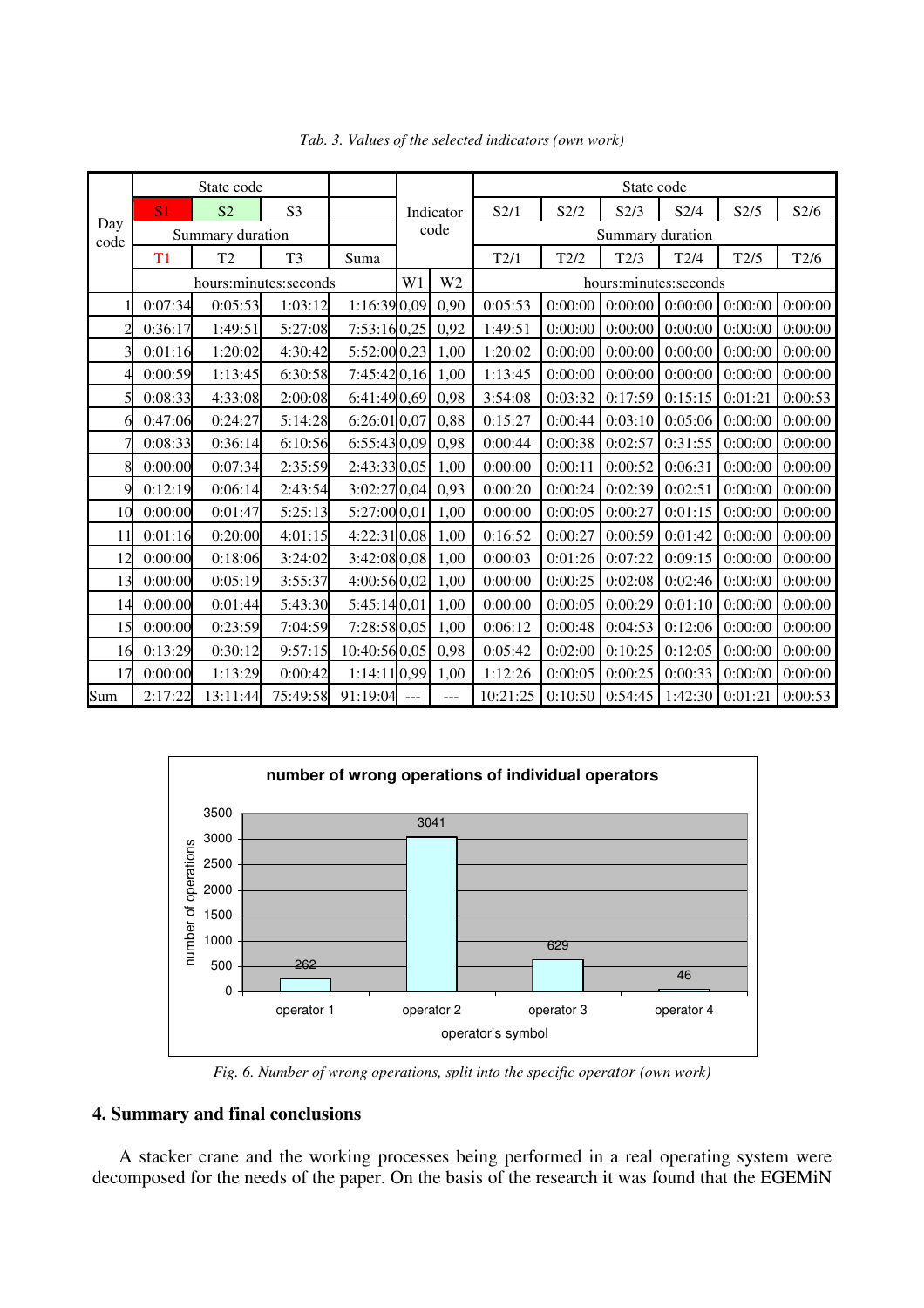post stacker crane was characterised by the following values of duration of the analysed states during the time interval under investigation:

- $S_1 2$  hours 17 minutes 22 seconds (performance time of wrong operations), which represents 3% of the total working time of the stacker crane;
- $S_2 13$  hours 11 minutes 44 seconds (performance time of correct operations), which represents 14% of the total working time of the stacker crane;
- $S_3$  75 godzin 49 minutes 58 seconds (waiting time to perform the task), which represents 83% of the total working time of the stacker crane.

The sum of all the correct and incorrect operations, during the time interval under investigation, was 11,448, of which wrong operations amounted to 3,978, which represents about 34.7% of all the operations. The nominal time of the operator's work (warehouse operative) is 136 hours, the actual time of work of the stacker crane is 91 hours 19 minutes 4 seconds, which represents about 67.1% of the nominal time of the operator's work.

The total duration of the operations Bring, Send back (including the tray scanning), Transport, Reject as well as other operations (changing the server state, starting the controller work, ending the controller work, etc.), represents 14% of the working time of the equipment. The duration of the state of the object waiting to perform the tasks Bring, Send back (including the tray scanning), Transport, Reject represents 83%, and of the wrongly performed operations is 3% of the object working time. The average value of the analysed effectiveness indicator  $W_1$  of the stacker crane in the time interval under investigation was 17%.

It was observed that the operator designated with the code O1, performed wrong operations much more frequently than the other operators. The percentage share of the errors caused during the work of the operator designated with the code O1, in the total number of wrongly performed operations is 76.4% of wrong operations for the time interval under investigation. Additional investigation of the reasons for performing wrong operations by the operator designated with the code O1 should be considered.

Liquidation of the investigated fixed asset (the EGEMiN stacker crane) should be considered due to low level of use (the ratio of the effective working time of the stacker crane to the time of the operator's work <the shift duration>).

It seems that the elaborated method to analyse the operation and maintenance process of the analysed stacker crane, performed in the research object, the element of which is the compiled set of the patterns of the spreadsheets (containing, among other things, calculation formulas for automatic determination of values of the analysed indicators) is a useful tool to assess effectiveness and readiness of the investigated EGEMiN stacker crane. By using the created pivot tables of the MS Excel programme it is possible to obtain data from the files of the controlling programme of the stacker crane (Log module) and process them automatically in order to obtain results in the form of a set of the indicators and a presentation of the results in a graphical form.

The results of the performed work as well as the remarks and observations made when identifying the research object and subject and when performing the research work were handed over to the decision makers of the analysed enterprise. Their effect was an introduction of changes to the work organisation, modification of the operating process of the investigated stacker crane and modification in the enterprise management subsystem.

#### **References**

- [1] Abt S., *Systemy logistyczne w gospodarowaniu. Teoria i praktyka logistyki*, Wydanie II, Wydawnictwo Akademii Ekonomicznej, Poznań 1997.
- [2] Aldag R. J., Stearns T. M., *Management*, South Western Publishing Co., Cincinnati 1987.
- [3] Blokus-Roszkowska A., Kołowrocki K., Kwiatuszewska-Sarnecka B., Soszyńska J., *Modelowania niezawodności i bezpieczeństwa złożonych systemów i procesów*, Problemy